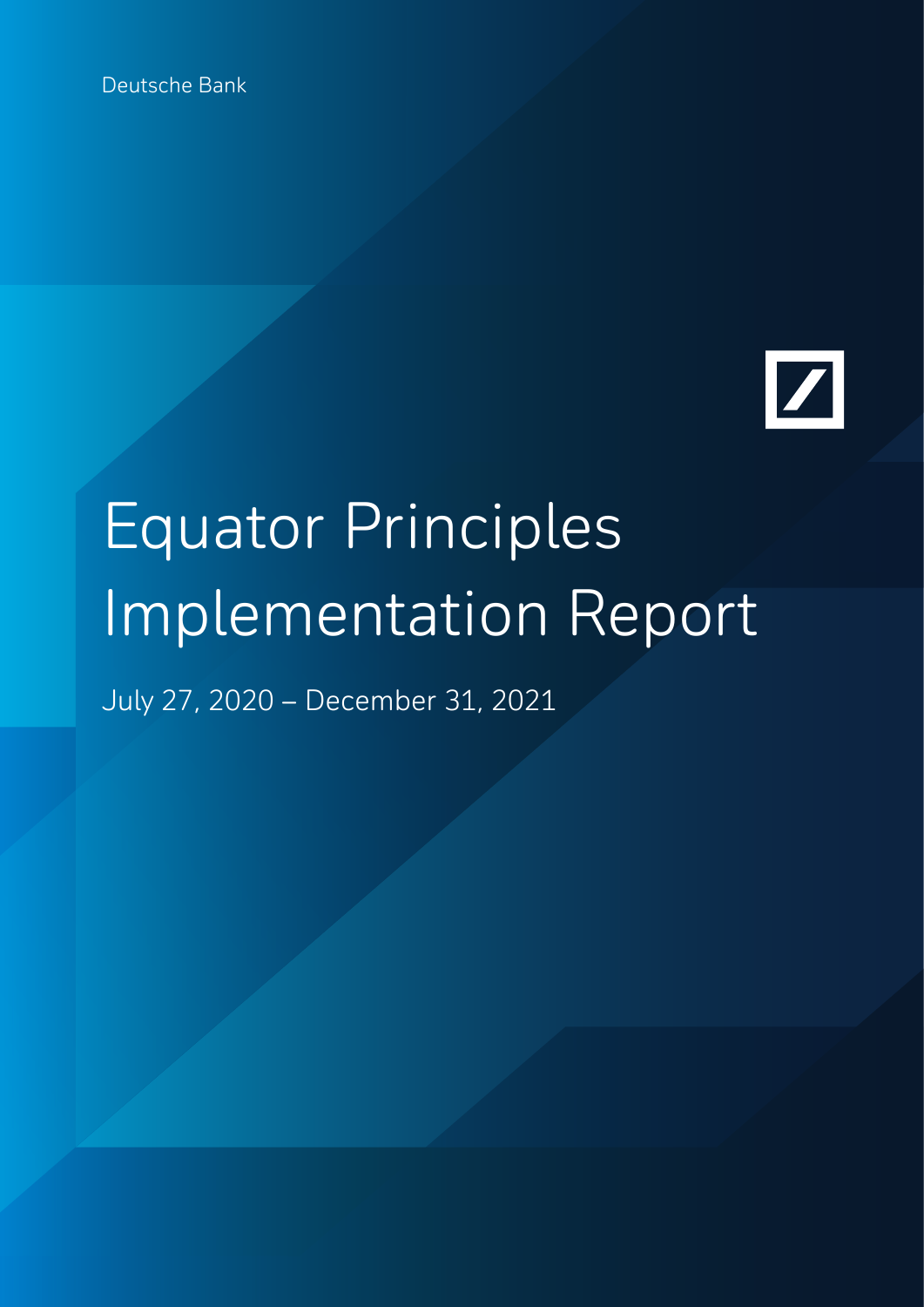# Applying Equator Principles at Deutsche Bank

In July 2020 Deutsche Bank officially adopted the [Equator Principles,](https://equator-principles.com/) an internationally recognized risk management framework for determining, assessing, and managing environmental and social (ES) risks in development projects. Although our due diligence of client transactions has long reflected these principles and the underlying [IFC Performance Standards](https://www.ifc.org/wps/wcm/connect/Topics_Ext_Content/IFC_External_Corporate_Site/Sustainability-At-IFC/Policies-Standards/Performance-Standards), formally adopting and implementing the principles underscores our commitment to managing ES risks in project finance.

#### Scope of application

The scope of Equator Principles applies to:

- Project finance
- Project-related corporate loans
- Bridge loans for subsequent project finance
- Project-related advisory services
- Project-related refinancing and project-related acquisition financing

[The Equator Principles IV document](https://equator-principles.com/app/uploads/The-Equator-Principles_EP4_July2020.pdf) outlines specific capital cost thresholds and criteria for the above products. Deutsche Bank is currently in the process of gradual implementation of the Equator Principles globally according to the defined scope of application.

#### Due diligence process

Deutsche Bank's ES risk management approach builds on our [ES Policy Framework,](https://www.db.com/files/documents/db-es-policy-framework-english.pdf) which is part of the bank's global Reputational Risk Framework (RepRisk Framework). Our approach to manage ES risks is aligned with Deutsche Bank's Code of Business Conduct and Ethics (the Code), itself based on our values and beliefs, and applicable to all employees, as well as interactions with internal and external stakeholders.

Additionally, as a signatory to the Equator Principles, to in-scope project-related finance transactions we apply the risk identification, assessment, management, and reporting requirements of the principles.

In line with the requirements of Deutsche Bank's RepRisk Framework, our business units are initially responsible for identifying ES risks, determining if a transaction falls into the Equator Principles scope, and gathering due diligence documentation. To support business units, internal Equator Principles implementation guidance and trainings were developed which specify the requirements for project categorization (A-C)<sup>1</sup>, due diligence, and guidance on mandatory referral to Group Sustainability.

Group Sustainability is responsible for assisting business units in assessing ES issues and associated risks. The internal due diligence process includes confirming project eligibility for Equator Principles and assigning the appropriate project categorization. For eligible projects, Group Sustainability either conducts an in-house review of project documentation during due diligence and monitoring phases, or an independent external consultant is appointed for higher-risk projects, as required by the Equator Principles. The due diligence process and post-transactional monitoring involves discussions of critical issues with clients and tracking of remediation actions. If the risks are deemed to pose a material reputational risk, or meet one of the internal mandatory referral criteria, the transaction will be referred to one of the four Regional Reputational Risk Committees.

If issues are not resolved at the level of a Regional Reputational Risk Committee, the governance structure requires escalation to the Group Reputational Risk Committee (GRRC).

Project categorisation follows the International Finance Corporation's (IFC) environmental and social categorisation process. Category A – projects with potential significant adverse environmental and social risks and/or impacts that are diverse, irreversible, or unprecedented. Category B – projects with potential limited adverse environmental and social risks and/or impacts that are few in number, generally site-specific, largely reversible, and readily addressed through mitigation measures. Category C – projects with minimal or no adverse environmental and social risks and/or impacts. 1